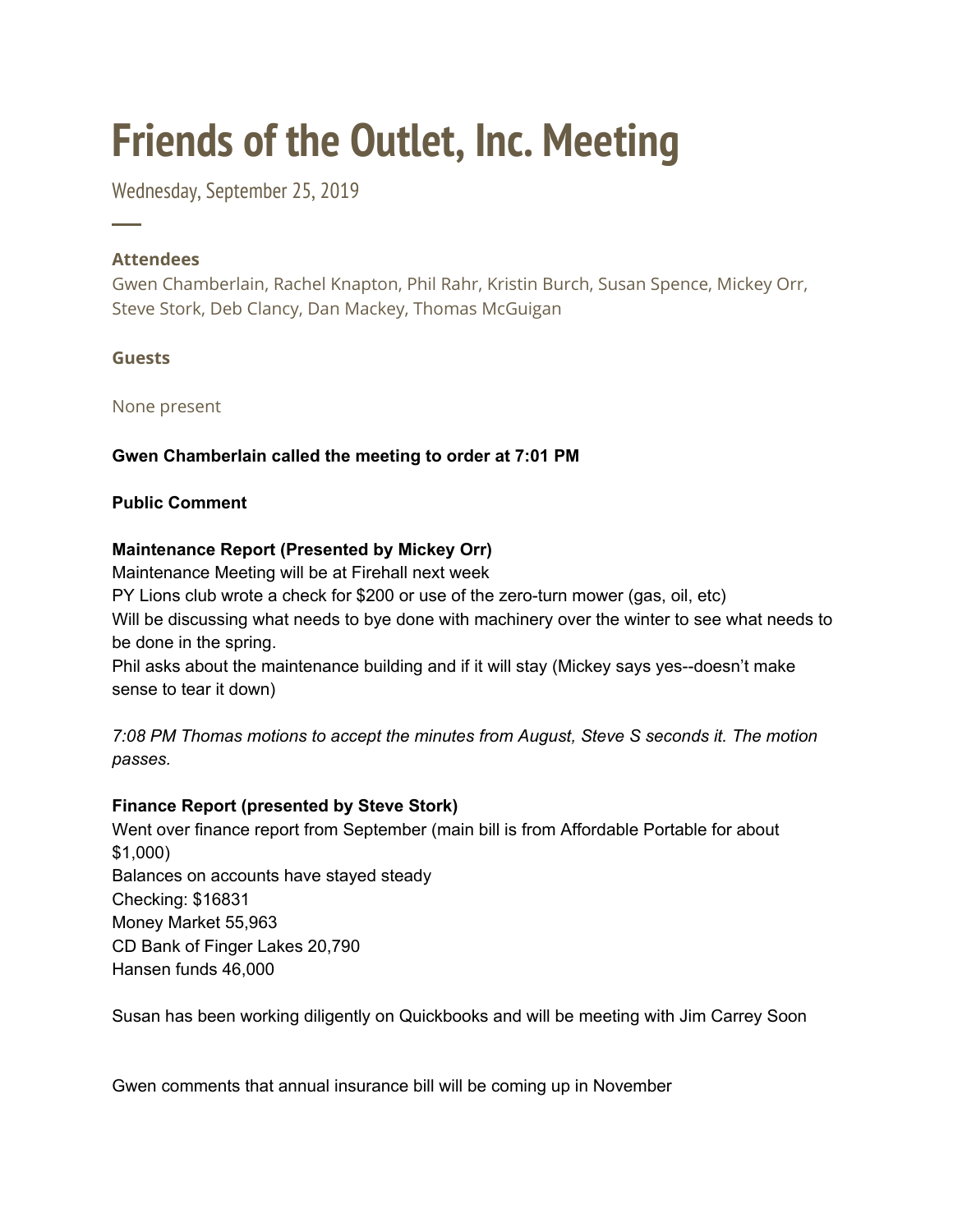#### **Membership Report**

## **Planning Committee**

## **Community Relations Report (presented by Phil Rahr)**

Birding event went well (weather was great) Dan M and Gwen both attended. Many members of the Eaton birding society attended. 35 volunteers from Keuka college volunteered and cleand out the machine shed, painted, fixed up the area at Cascade.

Dinner was a huge success. Phil says that while he would love to take credit, it was really a group effort that the group did and the Outlet Trail was able to benefit from.

Rachel and Kristin ask if there's a way to thank attendees of the dinner, Phil will ask on Monday when he meets with the committee again.

Newsletter will be coming out soon (multiple board members will send Kristin photos to add)

## **President's Report (Presented by Gwen Chamberlain)**

Gwen commends Phil for his work with the committee that put on the Community Dinner on the Bridge.

Cascade buildings: Engineer at Arcadis email: Can we take down the Kelley building? (One contractor is the way to go, and they will take that one. Will pull together steps and costs. Actual costs will not be available until the process begins. Email reads as follows:

"Having one contractor demolish all 3 buildings would create synergies and be the most cost effective way for Friends of the Outlet to demolish Building C. We will pull together the steps and estimated costs to demolish Building C and the various concrete structures and circular concrete pad as part of our efforts and then have a call with you to discuss how to proceed. Please note that we will not be able to provide you with the actual cost for building demolition until further along in the process once building materials have been sampled (e.g., asbestos, lead, PCBs) and we have an actual subcontractor cost for abatement/demolition.

It would be helpful if you could please use the attached map to mark the various concrete structures and circular concrete pad you want removed, PDF the map, and email back to me-thanks.

Mike"